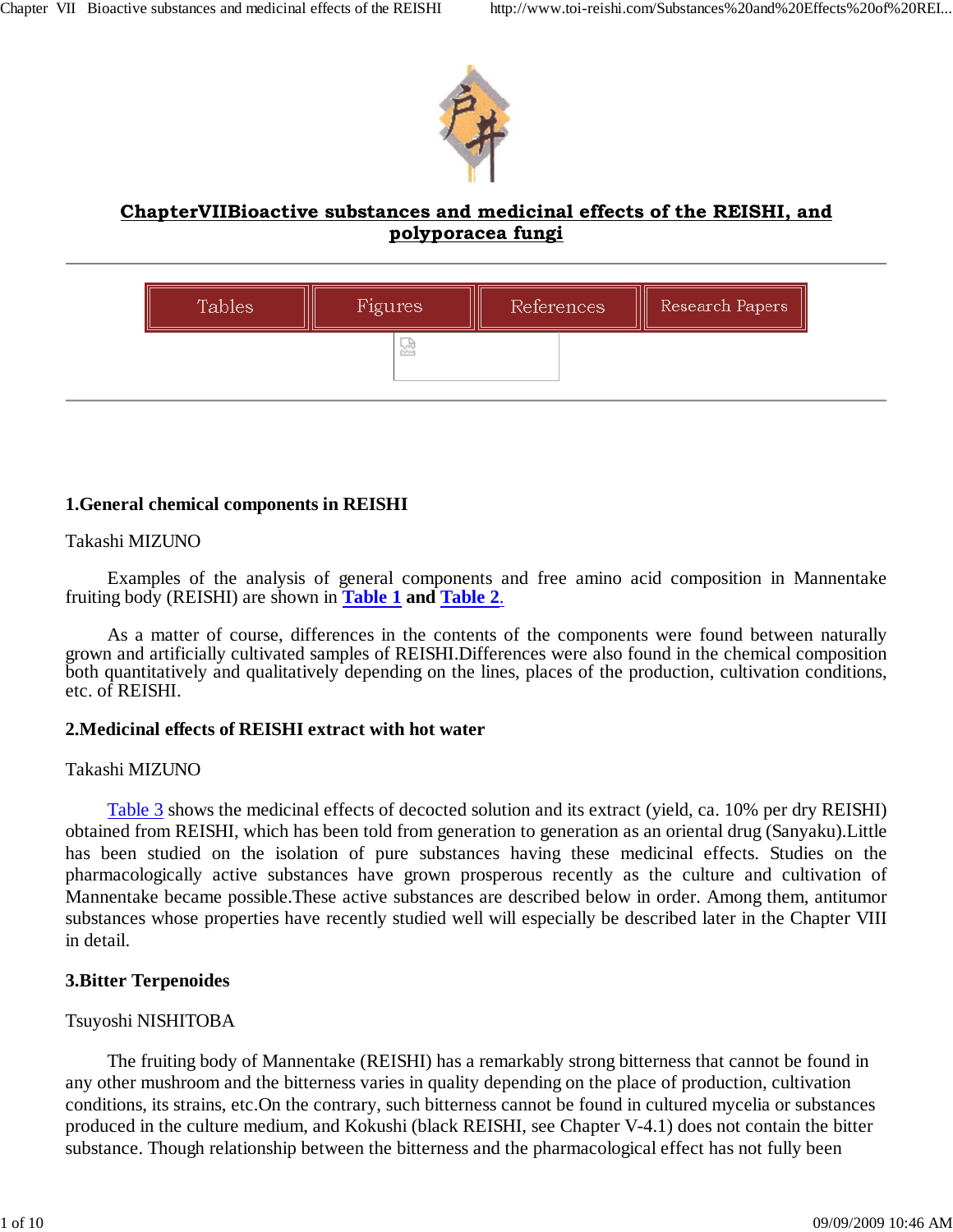revealed yet, the bitterness attracts attention as a marker substance for pharmacological evaluation and chemical quality judgment of REISHI and chemical classification of *Ganoderma* sp.

As the bitter components and related compounds, 45 lanostane triterpenoids (35 of them being novel compounds) have been isolated from ethanol extracts of REISHI by various chromatographic means **(6)**.

Some other triterpenoids isolated from Mannentake have also been studied on their antiallergy action **(10)**, antiandrogen action **(11)**, antigypertensive action, **(12)** Etc.

A lot of highly oxidized lanostane triterpenoids, some of bitter principles, were isolated from the fruiting body of the fungus *Ganoderma lucidum* (REISHI) **(13, 14)**.This fungus produces bitterness during the course of fruiting, and was classified in at least two types, one is  $C_{30}$  ganoderic acid type and the other is  $C_{27}$ lucidenic acid type **(15)**.**Fig. 1** and **Table 4**show the structures of some triterpenoid components and theirbitterness.Whilethe relationshipbetweenthe chemicalstructure and bitterness has not so far been clarified, it was pointed out that theoxygenfunctional groups **(16)** and the hydrophobic moieties **(17, 18)** played significant roles in generating bitterness.In thecase of *G. lucidum*bitterness, it was revealed that they have a similarity in their chemical structures and the spatial distances amongthree oxygen atoms and thehydrophobicmethyl groupsplayedan important role.**Fig. 2** represents the structural similarity between lucidenic acid A and lucidone A, both of whichshowedalmostthe same bitterness.Among the bitter terpenoids of *G. lucidum,* ganoderic acids A, B, C1 and C2 have inhibitory activity on histamine release from rat mast cells  $(19)$ , and ganoderic acids B and C<sub>2</sub> have ACE-inhibitory activity.  $(20)$ 

The bitter triterpenoids were also obtained from the fruiting body of *Ganoderma applanatum,* whose structures resembled those of *G. lucidum* (Fig. 3)<sup>(21)</sup>. Taste threshold values for ganoderenic acids A, G and furanoganoderic acid were obtained to be  $1x10^{-5}$  (M),  $1x10^{-6}$  (M) and  $1x10^{-6}$  (M), respectively.

*Crytoporus volvatus,* belonging to polyporaceae, shows a bitter taste and drimane sesquiterpenoid ethers, cryptoporic acids A-G **(Fig. 4)**, were obtained from the fruiting body of the fungus**(22-24)**.Dimeric cryptoporic acids C, E, F and G showed the inhibitory activity on the release of  $0<sub>2</sub>$  from guinea-pig perituneal macrophage.

# **4.Steroids (25)**

## Takashi MIZUNO

 $0.3$ -0.4% of ergosterol (provitamin  $D_2$ ) to be contained in REISHI has been reported. However, further analysis has confirmed that main component of the steroid fraction was 24-methyl-cholesta-7, 22-dien-3beta-ol and ergosterol and 24-methylchol-est-7-en-3-beta-ol were subcomponents.Recently, ganodesterone hasbeen isolated as a steroid.

# **5.Nucleotides (26)**

# Takashi MIZUNO

Like other mushrooms, REISHI contains adenosine, 5'-GMP, 5'-XMP,RNA, etc. as basic components, all ofthem being related to taste (deliciousness, Umami).It has been found recently that nucleotides, such as adenosine and guanosina in a water/alcohol extract of REISHI were possessed of a platelet aggregation inhibition action (antithrombotic activity) **(95)**.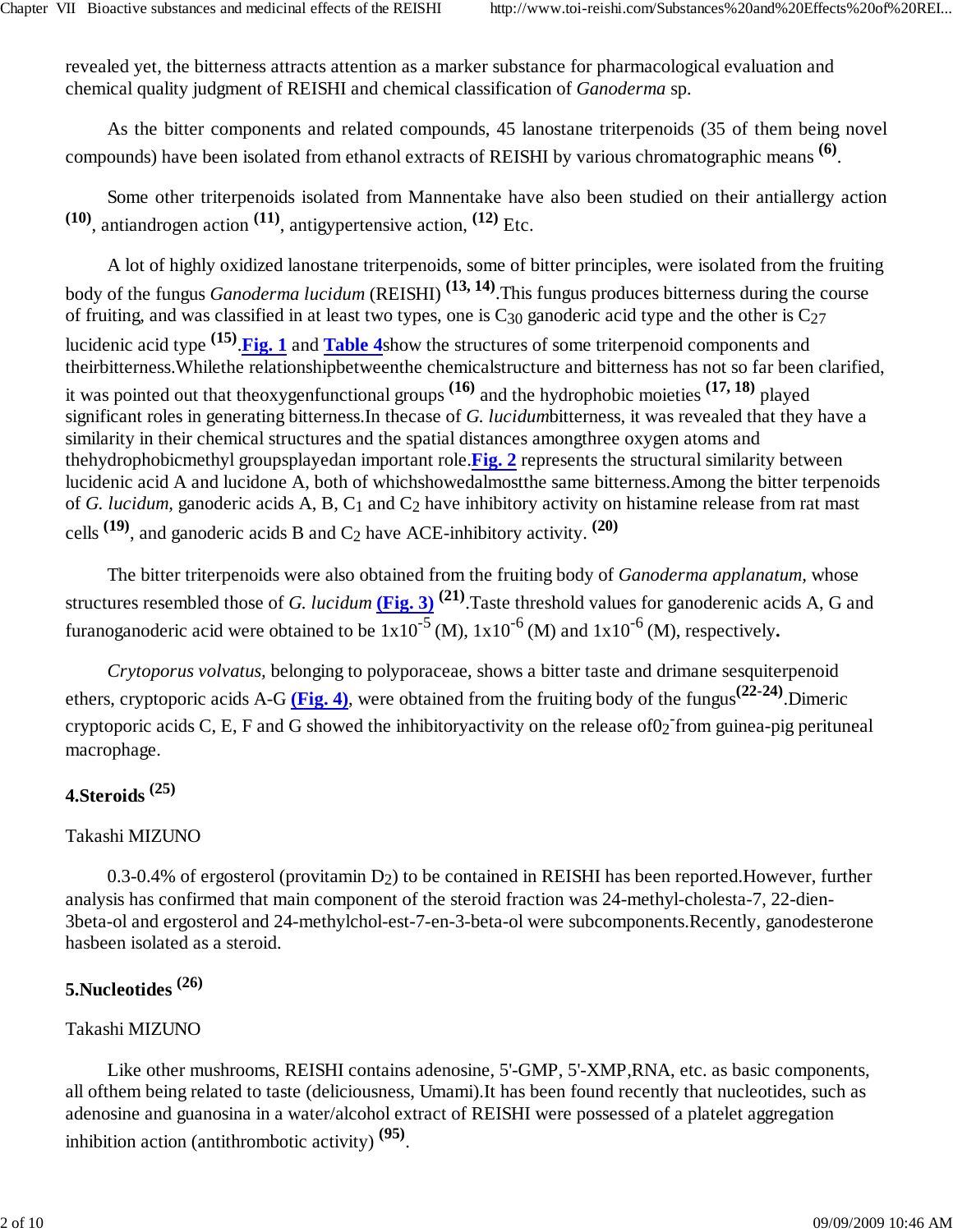### **6. Hypoglycemic proteoglycans**

### Masashi TOMODA

The hypoglycemic activity of the crude drug "REISHI", the dried fruiting body of *Ganoderma lucidum,*hasbeenclinically recognized.However, nohypoglycemic principle has been reported until 1985.This article deals with the isolation, characterization and glycan structure of biologically active proteoglycans from this crude drug, and the effect on plasma glucose level in mice are also shown in it.

### **6.1Isolation and characterization of Ganoderans A and B (27)**

The material collected in Kanagawa was extracted with hot water.The extract was poured into ethanol, and the solution of theprecipitate obtained was successively applied to columns of DEAE-Toyopearl650M, Sepharose 6B, and sephacryl S-200 or Sephadex G-50 to isolate two glycans which are designated asganoderans A and B.They were homogeneous on electrophoresis and gel chromatography, and their molecular weights were estimated to be about 23,000 and 7,400, respectively.

The major constituent of ganoderan A is a neutral polysaccharide composed of galactose: glucose: rhamnose in the molar ratio of 10:7:4.Ganoderan B is substantially a glucan, although small amounts of mannose and hexuronic acids were found in it. The presence of acetyl groups in them was also indicated (2.5% and 1.0%, respectively).In addition, they contain peptide moieties.The amounts were 2.6% in ganoderan A and 17.5%in ganoderan B.

# **6.2Measurement of hypoglycemic activity (28,29)**

Male mice (Std:ddY strain, 25-30g) were used in groups of five.The samples were dissolved in physiological saline solution and administered by i.p. injection into normal mice or into alloxan-induced hyperglycemic mice.Blood was drawn periodically from the orbital sinus by microhaematocrit tubes. The glucose level of plasma obtained by centrifugation of blood was measured with a glucose analyzer by the glucose oxidase method.

Ganoderan A had potent hypoglycemic affect.Ganoderan B showed a little weaker activity than ganoderan A **(Table 5)**. i.p. administration of ganoderans A and B to alloxan-hyperglycemic mice also reduced plasma glucose level **(Table 6)**.

# **6.3Isolation, characterization and activity of Ganoderans B (Kyoto) and C (38)**

The hot water extract obtained from the crude drug produced in Kyoto was fractionated by ethanol precipitation and by successive chromatography withDEAE-Toyopearl 650M, Sephacryl S-200 and Sephadex G-50.In this case, two proteoglycans, ganoderans B and C, ware isolated.Each of them gave a clear single band on PAGE and a single peak on gel chromatography.In each case, bothPAS and Coomassie blue reagents visualized a bandin the same position on PAGE.Their molecular weights were estimated to be about 7,400 and 5,800 respectively.

Ganoderan B (Kyoto) was composed of a glucan and a peptide moiety (5:4).Ganoderan C was composed of a neutral polysaccharide and a peptide moiety (28.4:10).The polysaccharide moiety of the latter was composed of glucose and galactose (24:1).

The hypoglycemic potency of ganoderan B (Kyoto) was approximately the same as that of previous sample (kanagawa). The activity of ganoderan C was slightly less than that of ganoderan B **(Table 7)**.I.p. injection of ganoderan C to alloxan-induced hyperglycemic mice also lowered the blood glucose level but theactivity was less than those of ganoderans A and B (after 7h, 75%;after 24h, 112% of the control).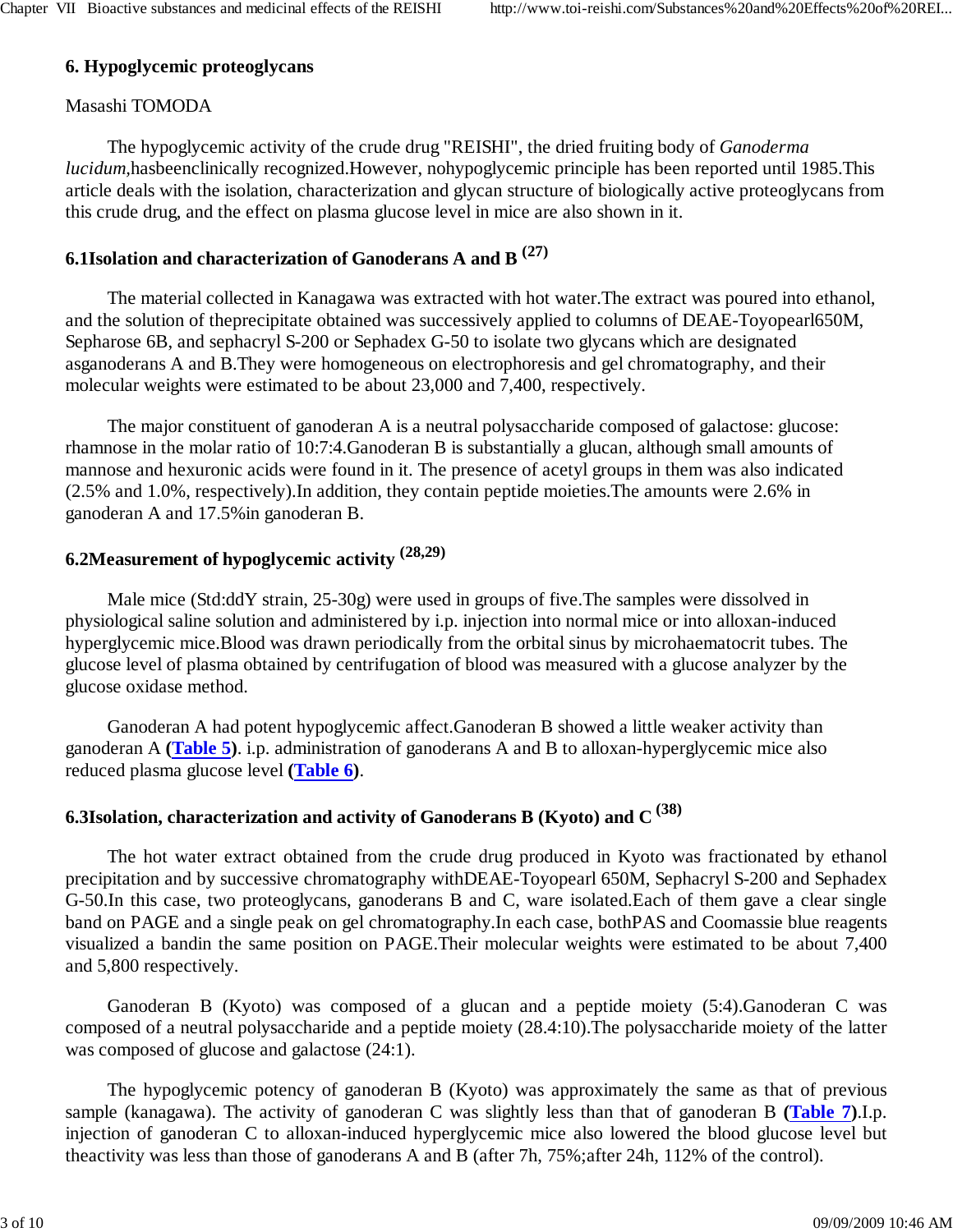# **6.4Structural features of the polysaccharide moieties of Ganoderans B and C (38)**

Ganoderan B (Kyoto) exhibited a negative specific rotation and its  ${}^{1}H$ -NMR apectrum showed two anomeric signals at 4.52 (d, J=7 Hz)and 4.75 (d, J=7 Hz). Among the signals in its <sup>13</sup> C-NMR spectrum, those at 63.46 and 71.63 were attributable to the C-6, those at 78.28 and 87.26to the C-3, and thatat 105.25 to theC-1 carbons.Therefore, it can be concluded, that the beta-D-glucose residues are linked at the 1,3 and 6 positionsin GanoderanB.Ganoderan C also showed a negative specific rotation and its <sup>1</sup>H-NMR spectrum exhibited three anomeric signals at 4.52 (d, J=7Hz), 4.74 (d, J=7Hz) and 5.19 (d, J=3 Hz). The ratio of their integrals was about 15:10:1.These results suggest that all the D-glucose residues are beta-linked, while the D-galactoseunit is beta-linked inganoderan C.In the <sup>13</sup>C-NMR spectrum of it, those at 63.43 and 70.82 were attributable to the C-6, those at 78.52 and87.01 to the C-3 carbons, that at 98.24 to theC-1carbon of beta-Dgalactose, and that at 105.23 to the C-1 carbons of beta-D-glucose residuals.These indicate that the component haxose units are linked at the 1,3 and 6 positions in Ganoderan C.

In each substance, a carbohydrate-rich moiety was isolated by treatment with a protease followed by gel chromatography.These fractions obtained were permethylated,then the products were hydrolyzed and converted into the partially methylated alditol acetates.GC-MS revealed derivatives of2, 3, 4, 6-tetra-O-methyl glucose, 2, 4,6-tri-O-methyl glucose, 2, 3, 4-tri-O-methylglucose and 2,4-di-O-methyl glucose as the products from Ganoderan B in a molar ratio of 1.0:1.1:2.0:1.1.Ganoderan Cgave derivatives of 2, 3, 4, 6-tetra-O-methy glucose, 2, 4, 6-tri-O-mathy glucose, 2, 3, 4-tri-0-methyl glucose, 2, 3, 4-tri-O-methyl galactose and2, 4-di-0-methylglucose in a molar ratio of 1.0:1.0:2.1:0.2:1.1.These results were also supported by values of the residual sugar after periodate oxidation of the substances.

Recently, the presence of a backbone chain composed of beta-1,3-linked glucan in several polysaccharides having antitumor activity obtained from this crude drug wasreported **(29-31)**. Based on the evidence described above and theseresults, it can beconcluded thatbeta-1, 6-linked side chains are attached to thebeta-1,3-linkedglucan backbone in Ganoderans B and C **(Fig. 5)**, and that Ganoderan C has additional beta-1,6-linked D-galactosyl units.The presence ofbeta-1,6-linked oligomerside chains in Ganoderans B and C is unique as compared with the other glucans from this crude drug.

# **6.5Activity of the other heteroglycans (32)**

Mizuno et al. **(30,33)** separated a number of heteroglycans having antitumor effects from another variety of the same crude drug produced in Miyazaki and Shiga.The hypoglycemic effects of these heteroglycans are shown in **Table 8.**

# **7.Blood pressure stabilizing components (12, 34~36)**

### Takashi MIZUNO

REISHI has been assumed to have both hypotensive and hypertensivecomponents (the so-called homeostasis).A peptidoglycan (molecular weight, 100,000) having a mild hypotensive effect on Wister rats and SHR rats(congenitally hypertensive) has been isolated from a hot water extract of REISHI. According to a report, the blood pressure of about half the patients of essential hypertension was reduced when a REISHI extract was administered to them.It was found recently that a hypertension-related angiotensin-I-converting enzyme was inhibited by Ganoderic acids (B, D, F, H, R, S and Y); Ganoderal A and Ganoderol A and B.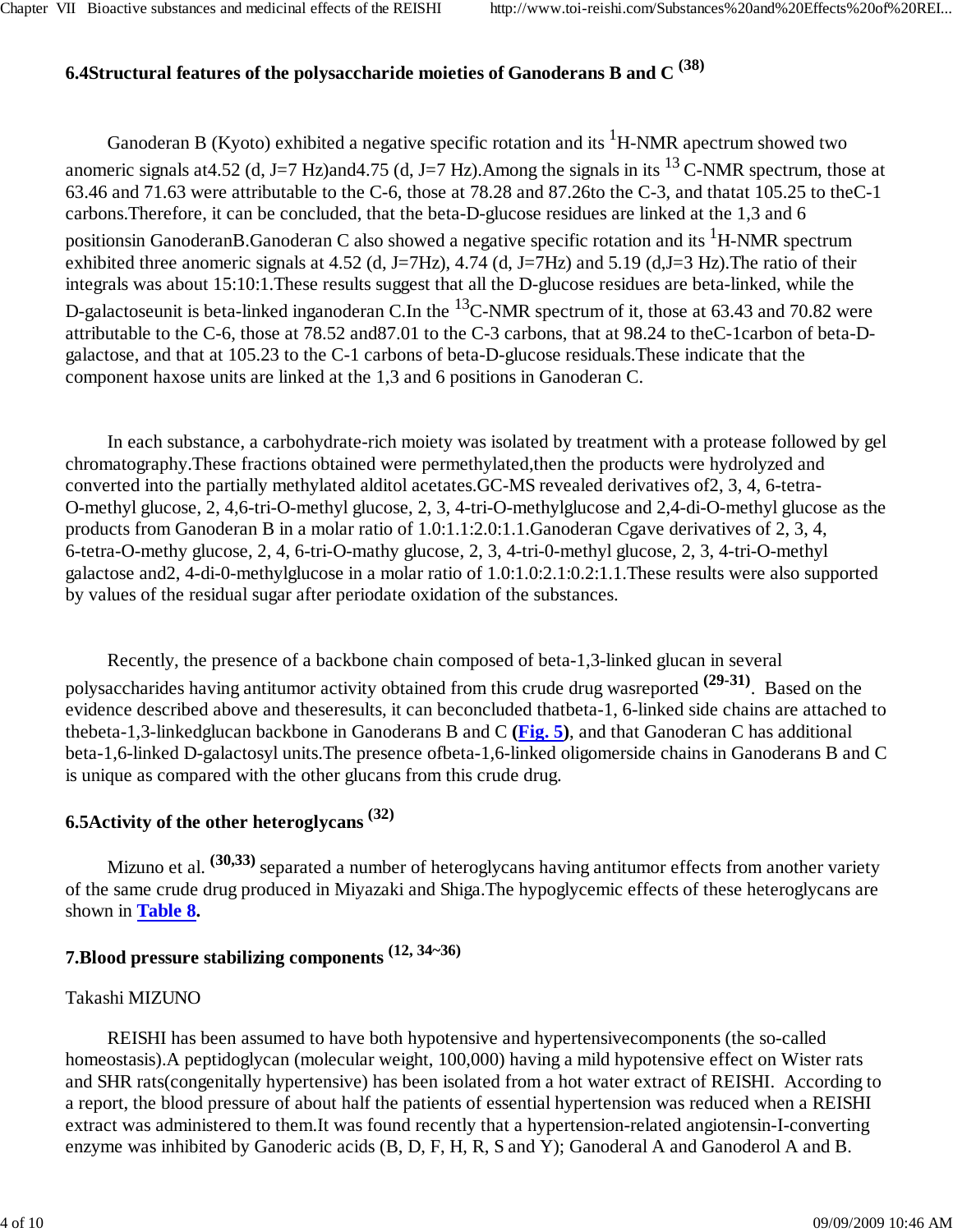# **8.Germanium (Ge) components (37)**

### Takashi MIZUNO

Ithasbeen noted for a long time that crude drugs of a ginseng, a polyporaceae, etc. treasured as oriental drugs havehigh Ge contents **(Table 9)**.Especially, a property to concentrate Ge was confirmed in Mannentake**(38)**. Recently, a polysaccharide beta-(1-->3)-D-glucanand its protein complex having remarkable antitumor activity have been isolatedfrom Mannentake (ref. Chapter VIII).Correlation between this antitumor activity (interferon inducing activity) and Ge contents is also drawing attention because, especially, Ge is said to have a function to neutralize pain of final symptoms of cancer.

We have analyzed Ge contents and mineral compositions in natural andcultivated mushroom samples of Polyporales and cultivated REISHI samples collected at various districts in Japan, by means of an inductively coupled plasmaanalysis (ICP method) **(Table 10)**.The Ge contents in the samples analyzed by uswere low ( 10 - 100 ppb; average, 50 ppb ).In other words, none of them showedthe high Ge contents so far reported ( 10 - 4,000 ppm ).On the contrary, it was confirmed that the Ge contents in REISHI became significantly high when it was cultivated using a bed log which has been absorbed with organic Ge (Go-132) **(Table 11)**.

### **9.Platelet aggregation inhibitor**

### Hirokazu KAWAGISHI

Some compounds have been isolated from mushrooms as platelet aggregation inhibitor **(Table 12 and Fig. 6)**.We have also isolated and identified adenosine and guanosine as potent inhibitors from *Ganoderma lucidum.*

### **10.Lectins**

### Hirokazu KAWAGISHI

The term "lectin" (from the latin *legere,* to pick up, choose) is defined as a (carbohydrate) protein of non-immune origin which agglutinates cells or precipitates polysaccharides or glycoconjugates <sup>(42)</sup>. Many species of animals, plants and microorganisms contain lectins.Among these species, relatively few studies have been conducted on lectins from mushrooms  $(43-45)$ .

**Table 13** presents some properties of lectins isolated from mushrooms.There is no report of isolation of glucose-, mannose-, or their derivatives-specific lectin from mushrooms.Here describes some properties of the lectins which were isolated from the order Polyporales.

### **10.1***Ischnoderma resinosum* **agglutinin (IRA) (46)**

This is a first isolated beta-galactosyl-specific lectin from fungi.IRA was purified from the fruiting body of *Ischnoderma resinosum* by affinity chromatography on Sepharose 4B.The lectin is composed of two identical subunits of 16 KDa. beta-galactosyl-specific lectins have been isolated from various plants <sup>(47, 48)</sup>, animals (49-51) and microorganism (52).Although at higher concentration, most are also inhibited by N-acetylgalactosamine in hemagglutination inhibition assay.But IRA is completely inert to it up to a concentration of 200 mM **(Table 14)**.These results indicate that this lectin strictly recognizes the C-2 hydroxy group in galactosyl residues.

## **10.2***Grifola frondosa* **lectin (GFL) (53)**

An N-acetylgalacotsamine-specific lectin (GFL) was isolated from *Grifola frondosa* fruiting body by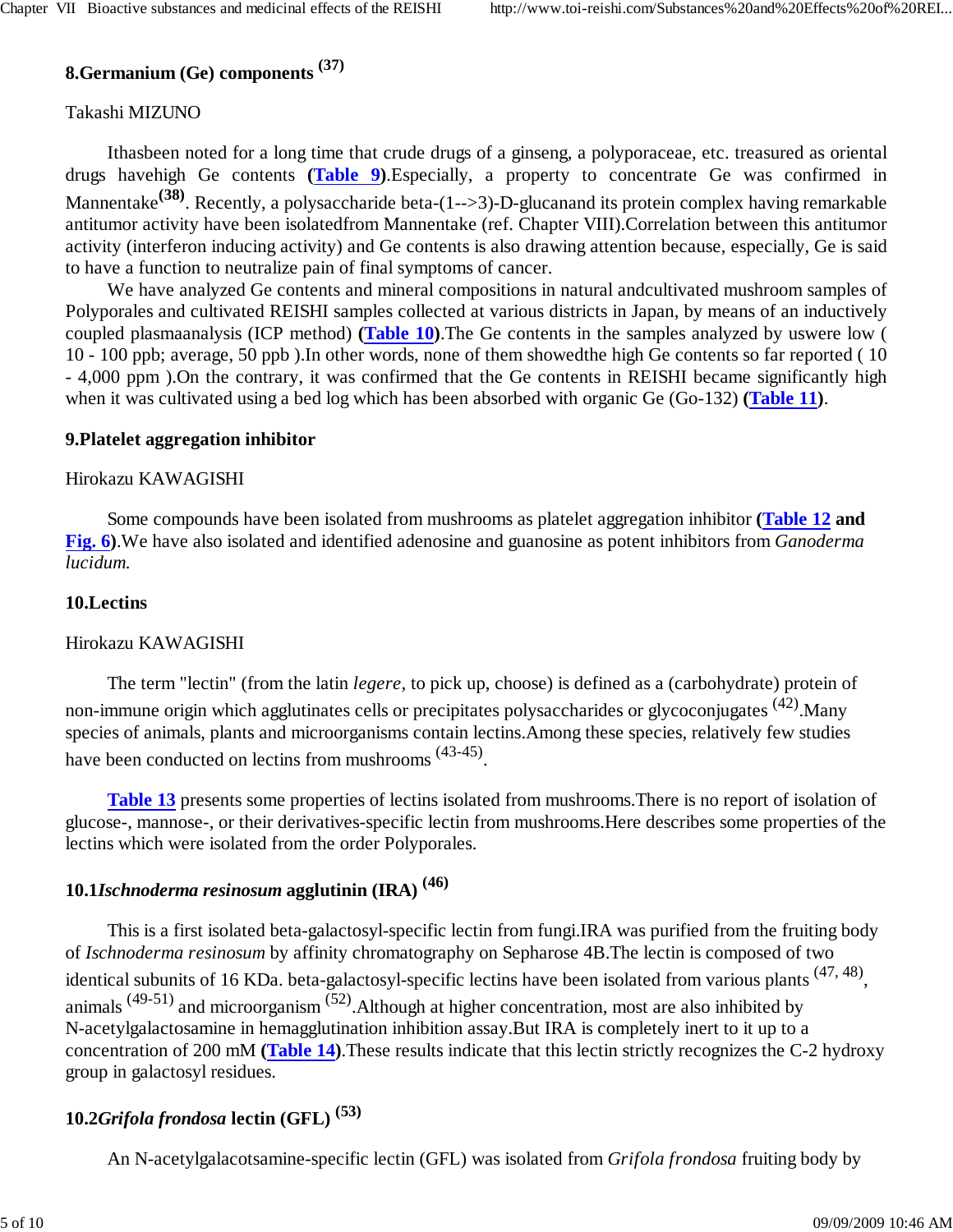affinity chromatography on acid-treated Sepharose CL-4B and then N-acetylgalactosamine-Toyopearl.The isolated lectin agglutinated all types of erythrocytes equally. Molecular weight estimated by gel filtration under various buffers and matrices varied from 30 to 52 KDa. On the other hand, SDS-PAGE in the presence or absence of 2-mercaptoethanol showed three major bands of 33, 66 and 100 KDa and a faint band of 65 KDa. This lectin exhibited N-acetylgalactosamine-specificity (Table 15); in hemagglutination-inhibition assay, both anomers of methyl N-acetylgalactosaminide were the most potent inhibitors. N-acetylgalactosamine and its alpha-(1-->4)-linked oligomers, GalNAc-[alpha-(l-->O4)GalNAc]<sub>n</sub> (n=1-7), exhibited the same inhibitory activity. Among the glycoproteins tested, hemagglutination by GFL was more strongly inhibited by asialobovine submaxillary mucin (BSM), which has terminal N-acetylgalactosamine residues in O linked sugar chains, than native BSM which have subterminal Nacetylgalactosamine residues in the chains. Asialofetuin, which have O-glycosidically and N-glycosylically linked sugar chains, inhibited the agglutination at higher concentration than asialoBSM or BSM did. Native fetuin is much less effective than asialo-one. The other glycoproteins, alpha-acid glycoprotein and tranferrin, did not inhibit the hemagglutination at all. These results suggest that the lectin is specific for terminal N-acetylgalactosamine residue and subterminal N-acetylgalactosamine residue did not affect the specificity strongly.

GFL is cytotoxic against HeLa cells; the minimum concentration giving complete death of the cells for the lectin was 25 ug/ml. After preincubaing GFL with the haptenic sugar N-acetylgalactosamine, the lectin did not exhibit the toxicity. In addition, GFL was toxic both after and before adherence of the cells to the culture substratum. These results show that the cytotoxicity of the lectin against HeLa cells is concerned with binding the lectin to the sugar chains on the cells, and independent on aggregation of the cells by the lectin.

# **10.3 A lectin from** *Fomes fomentarius (FFL)***(54)**

A lectin of *Fomes fomentarius* is N-acetylgalactosamine-specific and B type erythrocytes-specific. The lectin has a molecular weight of 70 kDa and exhibited an unusual high content of sugar (25%) and extreme viscosity of its solution (up to a concentration over 0.1%).

### **10.4** *Ganoderma lucidum* **lectins(GLLS)**

Investigation of lectins from *Ganoderma lucidum* is now being carried out by us. We have isolated lectins from not only the fruiting body but also the mycelia of this fungus**(55)**. Both lectins have different molecular weights and amino acid compositions. This mycelia-lectin is the first isolated one from other than fruiting body of higher fungi.

# **11. Antitumor substances in REISHI**

## **11.1Cytotoxic terpenoids**

## Tsuyoshi NISHITOBA

Cultured mycelia of *Ganoderma lucidum* also produce a number of lanostane triterpenoids, whose oxidative mode was somewhat different from that of the fruiting body's components.**(74 -83)** Toth et al. revealed that ganoderic acids U - Z have cytotoxicity on hepatoma cells grown in vitro **(74 – 75)**. On the other hand, Hirotani et al. presented the interesting result that ganoderic acids R and S are strongly antihepatotoxic in using galactosamine induced cytotoxicity **(76)**.

From the fungus *Paria cocos* lanostane triterpenoids, pachymic and tumulosic acids, their 7, 9(11) dehydro derivatives and polyprenic acid C. were obtained and their methyl esters showed cytotoxicity on cultured hepatoma cells **(85)**.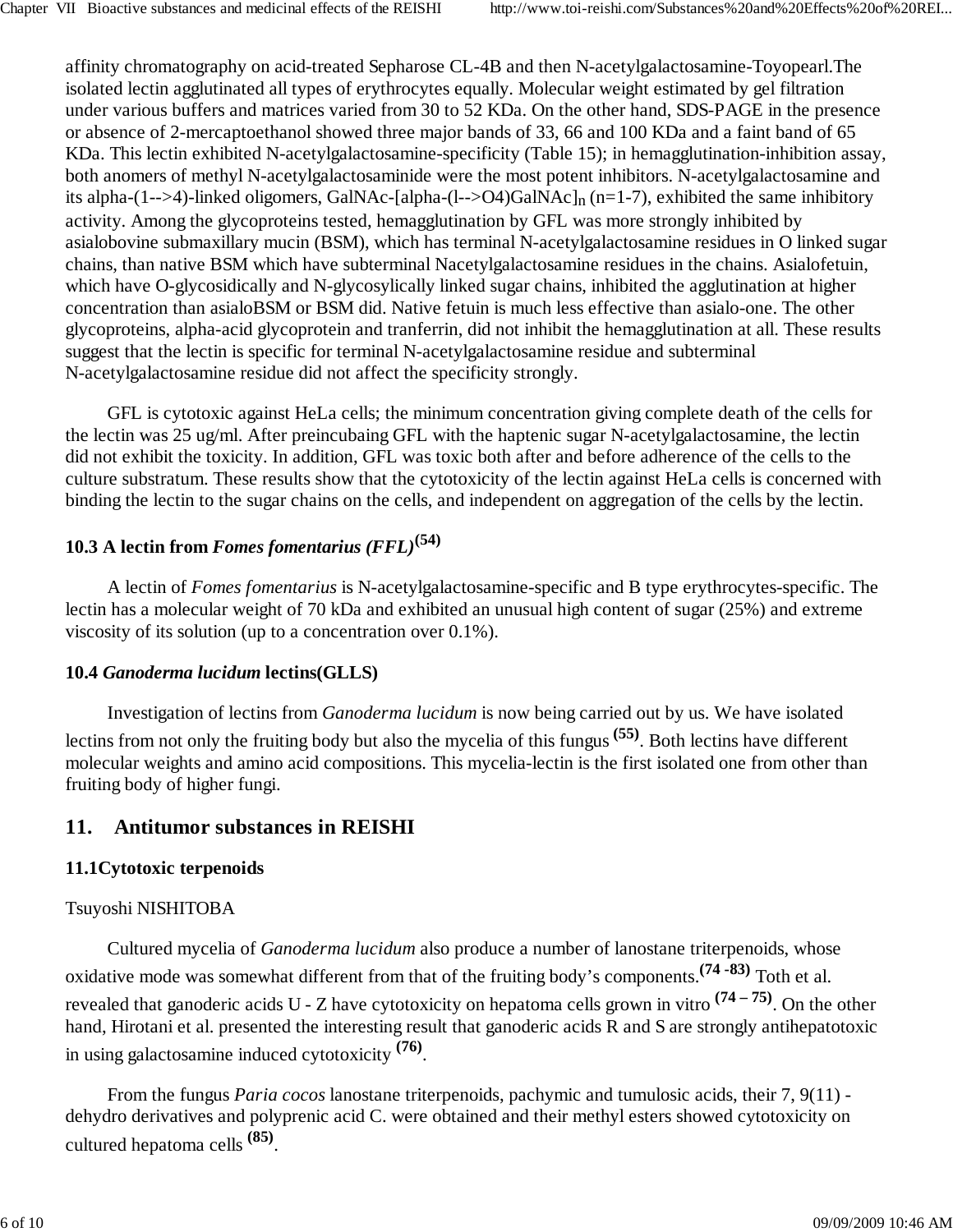*Coriolus consors* produces sesquiterpenoids, coriolins. Coriolin and diketocoriolin B, which was obtained by oxidizing coriolin B, showed antibacterial and antitumor activities **(86, 87)**.

Fomannosin and fomannoxin isolated from *Fomes annosus* were reported to have antibacterial and phytotoxic activities **(88, 89)**.

The chemical structures of the active compounds mentioned here are represented in Chapter VIII-9 (Terpenoid).

# **11.2Host-mediated antitumor polysaccharides (1, 90, 91-94)**

### Takashi MIZUNO

Among polymer components in REISHI, many polysaccharides were extracted using hot water, ammonium oxalate solution, alkali solution, dimethyl sulfoxide (DMSO) solution, etc. and purified into pure fractions by various chromatographic means. These fractions were used for the screening of host-mediated antitumor activities (BRM substances and immunotherapeutic agents) by a Sacroma 180/mice, ip or po method. As the result, strong antitumor activities were found in various hetero-beta-D-glucans having beta-(1à3)-D-glucan chain as the active site, such as beta-D-glucan, glucurono-beta-D-glucan, arabinoxylobeta-D-glucan, xylo-beta-D-glucan, manno-beta-D-glucan and xylomanno-beta-D-glucan, as well as their protein complexes. These polysaccharides, especially in REISHI, are expected to be used as materials for the development of new antitumor agents (immunity enhancers), because they have no drug toxicity or strong secondary effect which are common in chemotherapeutic agents, in addition to the absence of antigegecity in them **(Table 16)**.

In addition, polysaccharides having immunomodulated antitumor activities or anti-inflammation functions are contained not only in water-soluble beta-D-glucans but also in hemicellulose (the so-called dietary fiber) fraction which is water-insoluble and can be extracted with alkali or DMSO in high yield.

In addition to these active polysaccharides, many other polysaccharides have been isolated or reported to exist, such as alpha-(là6); alpha-(1à4)-D-glucan (glycogen-like polysaccharide), fucogalactan, mannofucogalactan, fucoxylomannan and xylomannoarabinogalactan, though none of them showed antitumor activity.

Since these non-active polysaccharides exist together with the active beta-D-glucans in REISHI, it is assumed that they are concerned with solubility, protection and digestion and absorption of the active glucans.

Like the other mushrooms, the polysaccharides of cellular wall of REISHI are composed of not cellulose but chiefly chitin and beta-D-glucans. The chitin (fungal chitin) is basically the same as the animal chitin in shrimps, crabs, insects, etc. Mushroom chitin and chitosan were water-insoluble. When N-acetylchitooligosaccharides (DP, 2 - 8) and chitooligosaccharides (DP, 2 - 8) obtained by hydrolyzing these chitin and chitosan with an acid or an enzyme were analyzed by the Sacroma 180/mice, i.p. method, no antitumor activity was found (90).

### **11.3Extracellular polysaccharides of Mannentake (2)**

### Takashi MIZUNO

Polysaccharides were produced extracellularly when Mannentake mycelia were shakeing cultured using a liquid medium (pH 6.8) containing monosaccharides (glucose, galactose, mannose, xylose, etc.) and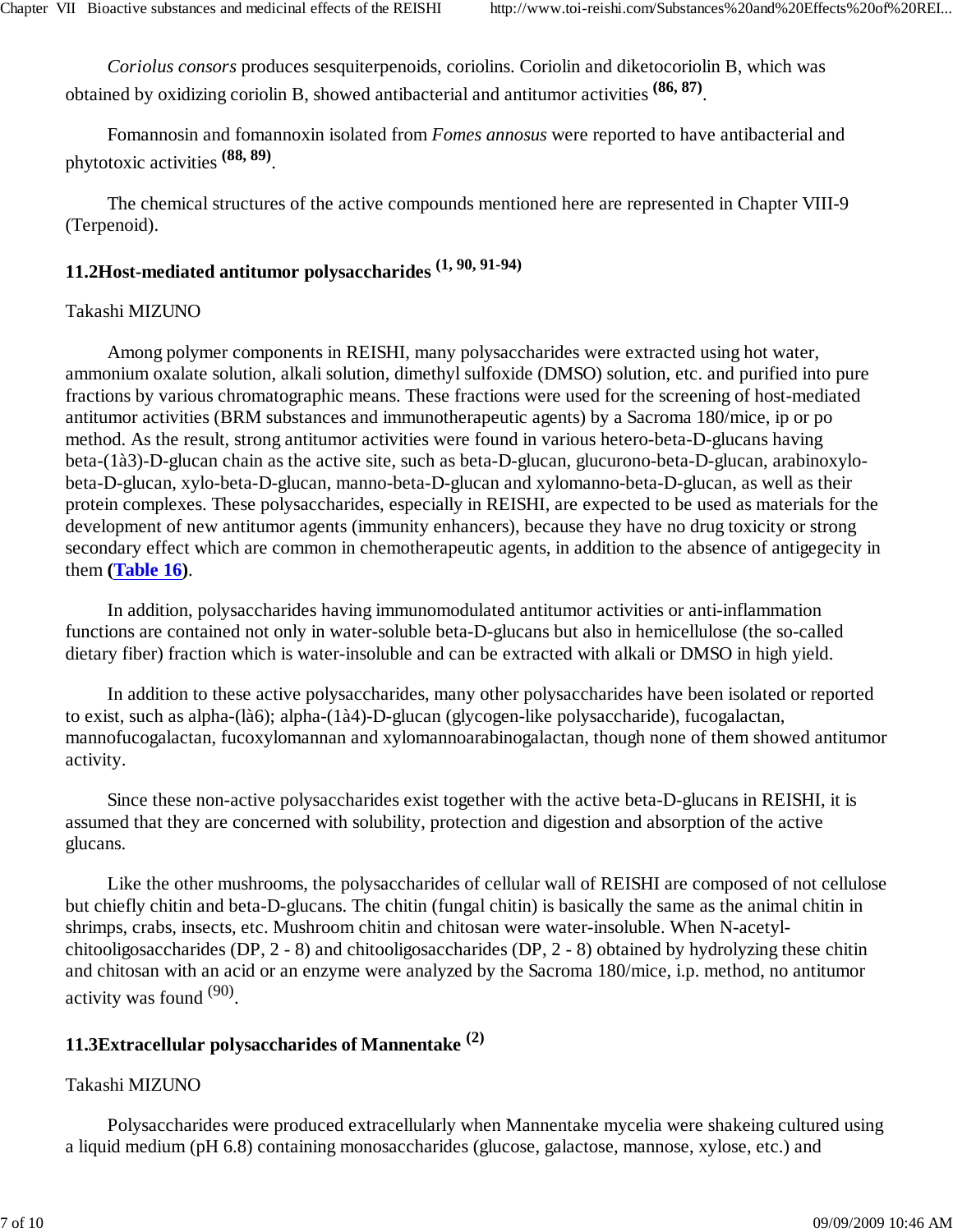disaccharides (sucrose, maltose and lactose) as the carbon source (5%), malt extracts (0.4%), yeast extracts (0.1%) and mineral salts **(Table 17)**.

Dried polysaccharides thus obtained were separated into water-insoluble (47%) and soluble (53%) fractions. The water-insoluble polysaccharide fraction contained a beta-(1à3)-D-glucan having beta-(là6) branches (Fig. 7; branching ratio, 1:27). When this glucan was administered to mice (10 mg/kg x 10, i.p.), it showed high antitumor activity with the suppression ratio percentage of tumor proliferation being 92% and the complete regression ratio being 4/6. The antitumor activity of this glucan was improved by its modification to polyol polysaccharide (5 mg/kg x 10, i.p. administration showed the suppression ratio of 97% and the regression ratio of 5/7). The water-soluble fraction, on the other hand, contained a heteroglucan composed of glucose, mannose and galactose (1.0 : 0.5 : 0.13 in molar ratio) having no antitumor activity.

### **12.Stamina buildup by the REISHI extract**

### Hiroshi FUJIWARA

This paper describes the effect of REISHI extraction on stamina buildup.Running distance and endurance by animal training groups were used to determine whetherREISHI effected on stamina buildup. To my knowledge, no data have been published on the relationships between REISHI extraction and stamina buildup.

### **12.1Methods**

One hundred and eighty four healthy young to adult female, male albino of the ddY strain, and 136 healthy young to adult female, male albino rats of the Sprague-Dawley strain were used.

They were divided into four groups; 45, 90, 180 days wheel running group and 8-weeks tread-mill running group. Wheel running group was divided further into eight groups: 0.25%, 0.5% REISHI drinking groups and the water drinking groups (control) by male and female. These eight groups were given wheel running training spontaneously. 8-weeks tread-mill running groups were divided into 8 groups with 0.25% REISHI drinking and water drinking group (control) by male and female mice and rats.

They were selected from a littersize in the mice and rats.

They had been kept in the conditioning room under the temperature  $22.0\pm2.0$ C, humidity  $50.0\pm4.0\%$  for all experimental period.

Wheel running and tread-mill both apparatus were designed by author. The size of diameter is 19.7cm, and length of circumference is 62cm for mice wheel running apparatus. The other size of diameter is 31.9cm and length of circumference is 100cm for rats wheel running apparatus.

### **These are shown in Fig. 8.**

The length of running lane of tread-mill is 47cm, and width of running lane is 7cm, electric shocker set at the back of lane, and the distance gotten by one rotation is 100cm in this tread mill.

### **The tread-mill diagram is shown in Fig.9, Fig 10, and Fig. 11.**

Wheel running distance was taken by rotating counter of wheel running apparatus during the entire day.

The tread-mill training was carried out by the running speed (belt speed) controlled with 30m/min for the mice, and 45m/min for the rats in the tread-mill.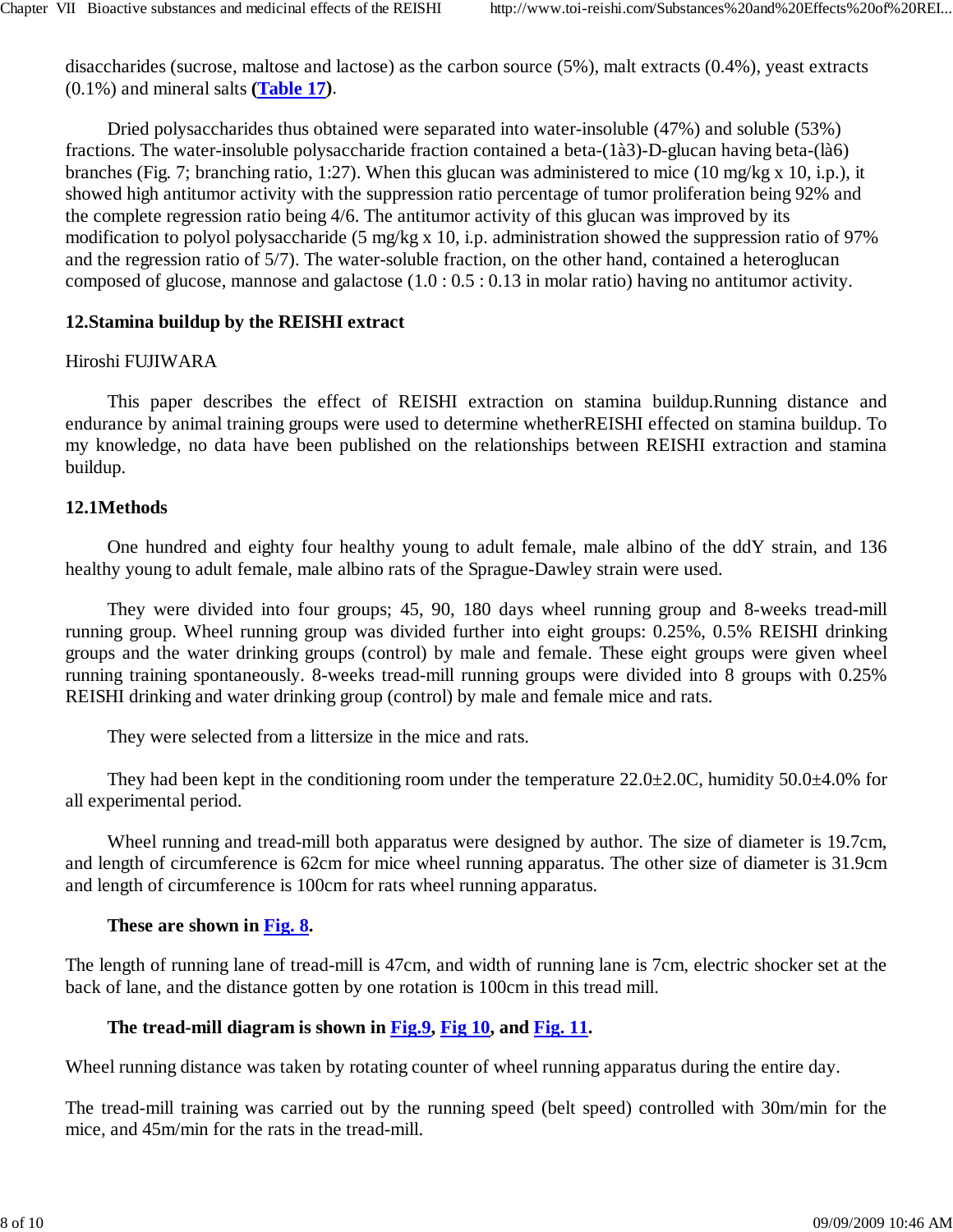# **Results**

## **Main results were as follows;**

1.In the 45 days wheel run training mice group, mean running distance were 9343±1356m in 0.25% REISHI drinking female group, 8288±1366m in water drinking female group (control), 88l2±1418m in 0.25% REISHI drinking male group, and 8083±1160m in water drinking male group (control).

Mean running distances were:10435 $\pm$ 1488m in 0.5% REISHI drinking female group, 8301 $\pm$ 1354m in water drinking group (control), 9765±1430m in 0.5% REISHI drinking male group, and 8084±1168m in water drinking group at each 73-days-old animals.

Running ability of REISHI drinking mice group was greater than that of control mice group.

### **These data are shown in Table 18**

2.In the 90 days wheel run training mice groups, mean running distance were 22372±2690m in 0.25% REISHI drinking female group, 18445±1871m in water drinking female group (control), 21886±2755m in 0.25% REISHI drinking male group, and 17587±2442m in water drinking male group (control).

Mean running distance were 23150±3298m in 0.5% REISHI drinking female group, 18492±2708m in water drinking female group (control),  $22500\pm3993$  m in 0.5% REISHI drinking male group, and  $17540\pm3396$  m in water drinking male group (control) at each 118-days-old animals.

Running distance of REISHI drinking group was much longer than that of control group in case of 0.5% concentration drinking.

### **These data are shown in Table 19.**

3.In the 180 days wheel run training mice groups, mean running distance were 25616±3316m in case of 0.25% REISHI drinking female group, 21095±2725m in water drinking female group (control), 25291±3442m In 0.25% REISHI drinking female group, and 20636±2329m in water drinking female group (control), 30284±3224m in 0.5% REISHI drinking female group, 21975±3196m in water drinking group (control), 27972±3257m in 0.5% REISHI drinking male group, and 21816±3044m in water drinking group (control) at each 208-days—old animals.

Running distance of REISHI drinking group were much longer than that of control group in case of 0.5% REISHI concentration drinking.

The wheel running distance of 45, 90 and 180 days groups of mice was significant (p«0.05-p«0.01) compared with control groups.

## **These data are shown in Fig. 12.**

4.In the 45 days training rats groups, mean running distance were 13379±1450m in 0.25% REISHI drinking female group, 12047±1616m in water drinking female group (control), 12360±1483m in 0.5% REISHI drinking male group, and 11426±l502m in water drinking male group at each 73-days-old animals.

Statistically significant difference was found between REISHI and control group (p<0.05-p<0.01).

## **These data are shown in Table 20.**

5.In the 90 days training rats groups, mean running distance were 24981±2300m in 0.25% REISHI drinking female group, 19670±2083m in water drinking female group (control), 22895±2513m in REISHI drinking male group, and 20284±2304m in water drinking group (control) at each 118-days-old animals.

Running distance of REISHI drinking group was much longer than that of control group in case of 0.25% REISHI drinking.